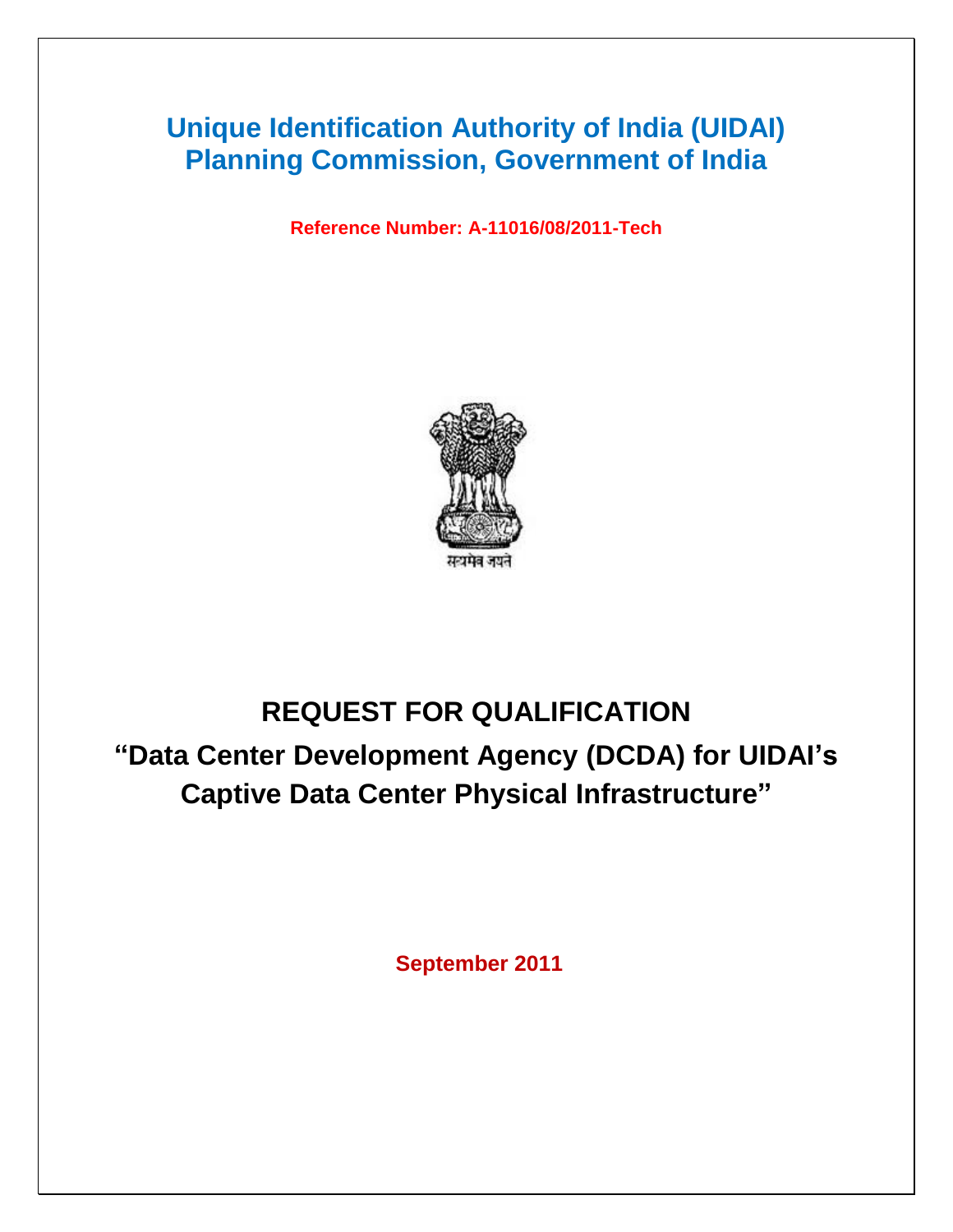## 1 Contents

| 1.                      |                                                                           |  |
|-------------------------|---------------------------------------------------------------------------|--|
|                         |                                                                           |  |
| $\overline{2}$          |                                                                           |  |
|                         | 2.1<br>2.2<br>2.3<br>2.4<br>2.5<br>2.6<br>2.7                             |  |
| $\overline{\mathbf{3}}$ |                                                                           |  |
|                         |                                                                           |  |
| 4                       |                                                                           |  |
|                         | 41<br>4.2                                                                 |  |
| 5                       |                                                                           |  |
|                         | 51<br>5.2<br>5.3<br>5.4<br>5.5                                            |  |
| 6                       |                                                                           |  |
|                         | ANNEXURE-II DECLARATION (REQUIRED ON RESPONDENT'S COMPANY LETTERHEAD)  15 |  |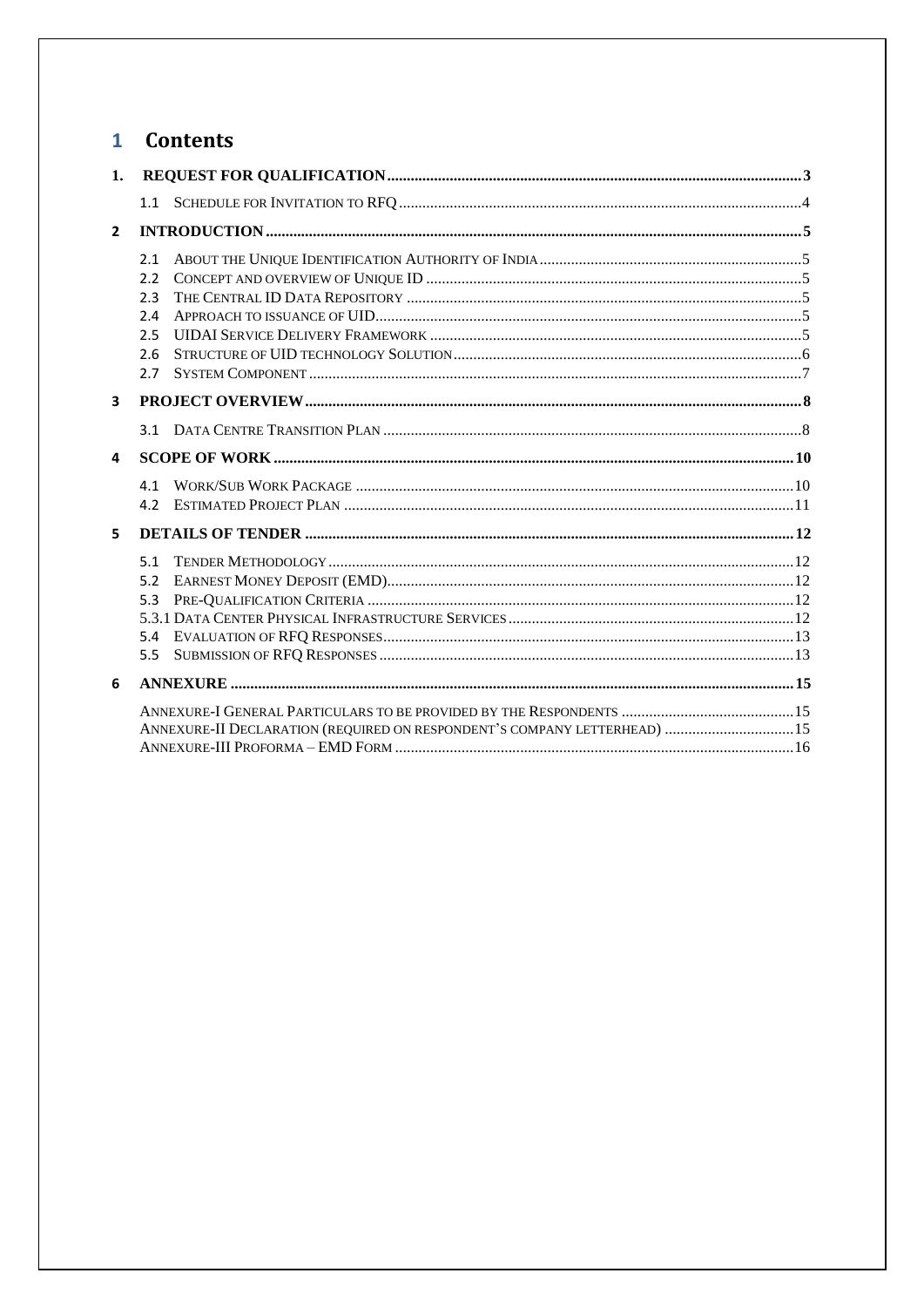### <span id="page-2-0"></span>**1. Request for Qualification**

- (i) This is an invitation from Unique Identification Authority of India ("UIDAI") for submission of Request for Qualification (RFQ) response for selection of Data Center Development Agency (DCDA) to Design, Implement and O&M of Captive Data Center Physical Infrastructure in both Delhi/NCR and Bangalore Region for the Central ID Data Repository (CIDR).UIDAI shall appoint only one agency for both the Data Centers.
- (ii) UIDAI is looking at this engagement as a complete set of services provided as per the scope of work for Data Center Development Agency. Response forms to be provided by the prospective respondents are provided in the Annexure. Details of pre-qualification criteria is available under "Clause 5 - Details of Tender". The contract period will be for five years from the date of readiness of data center physical infrastructure and final acceptance.
- (iii) This document should not be construed as Tender / Request for Proposal (RFP).
- (iv) Prospective respondents are advised to study the RFQ document carefully. Submission of RFQ shall be deemed to have been done after careful study and examination of the RFQ document with full understanding of its implications.
- (v) The RFQ document can be downloaded from the UIDAI website (http://uidai.gov.in/). The cost of RFQ document should be remitted in the form of a demand draft enclosed with response to RFQ document. The Bank Draft of amount Rs 5,000/- (Rupees Five Thousand only) should be drawn in favor of "PAO, UIDAI, New Delhi" and payable at New Delhi. Please note that the RFQ response of a respondent shall not be entertained in case the cost of RFQ document is not paid by them as per the details mentioned above.
- (vi) Sealed RFQ response prepared in accordance with the procedures enumerated in RFQ document and submitted along with the Earnest Money Deposit (EMD) & cost of RFQ. The RFQ should be submitted to the UIDAI not later than the date and time laid down, at the address given in the "Clause 1.1 Schedule for Invitation" to RFQ.
- (vii) This RFQ document is not transferable.
- (viii) The RFQ should not be used by prospective respondents to market their Product or Services.
- (ix) UIDAI reserves the right to qualify or disqualify any or all RFQ responses without assigning any reasons
- (x) UIDAI reserves the right to update, amend and supplement the information in RFQ document including qualification process at its discretion but before the date of submission of response to RFQ as per "Clause 1.1 Schedule for Invitation" to RFQ.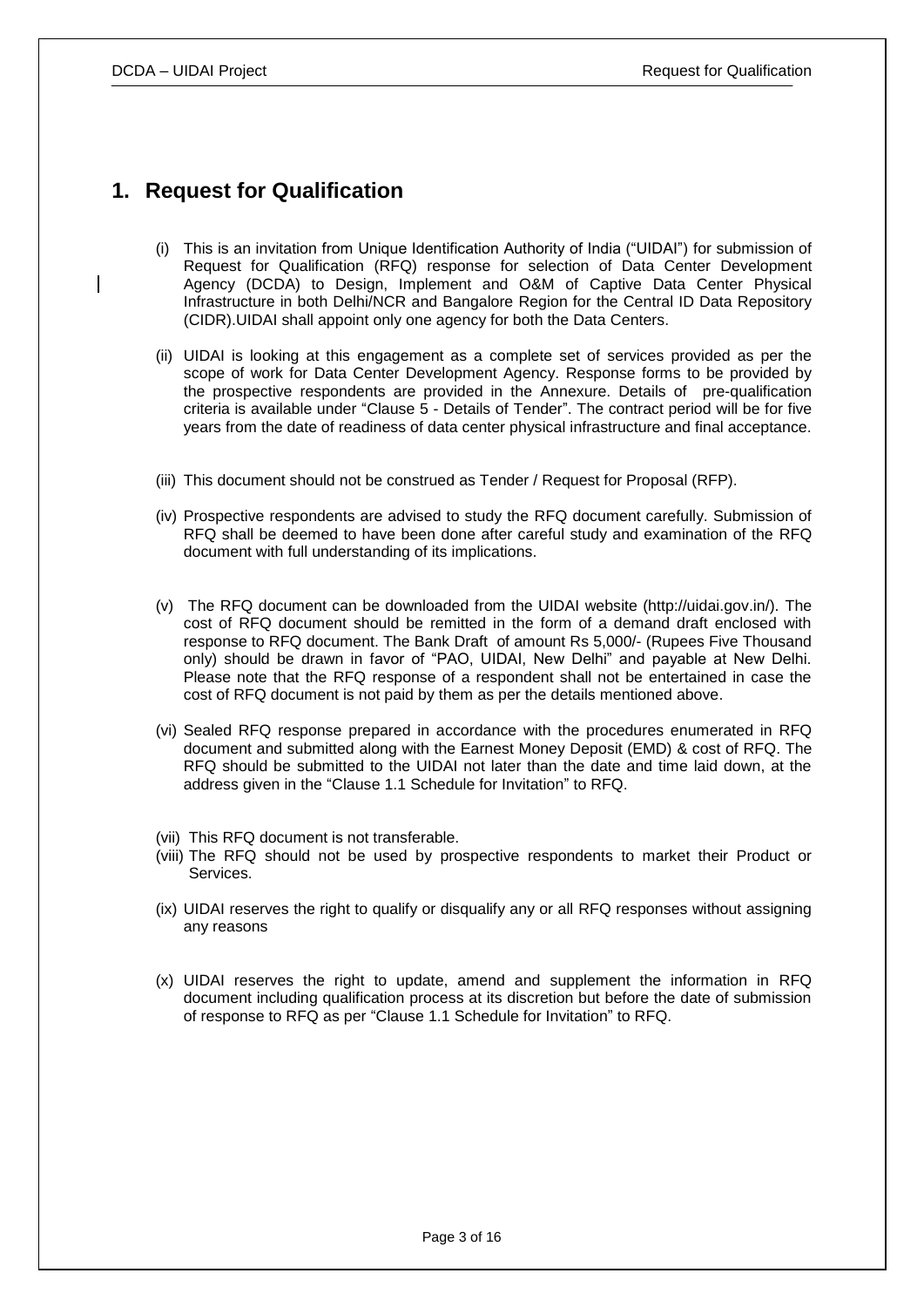### <span id="page-3-0"></span>**1.1 Schedule for Invitation to RFQ**

| S.<br><b>No</b> | <b>Items of Information</b>                                       | <b>Information</b>                                                                                                                                                                                                                                    |  |
|-----------------|-------------------------------------------------------------------|-------------------------------------------------------------------------------------------------------------------------------------------------------------------------------------------------------------------------------------------------------|--|
| 1               | Name of the Purchaser                                             | Unique Identification Authority of India ("UIDAI"),<br>Planning Commission, Government of India                                                                                                                                                       |  |
| $\overline{2}$  | Addressee and Address at<br>which RFQ Response to be<br>submitted | Mrs. Amutha Arunachalam<br>Assistant Director General,<br>Unique Identification Authority of India (UIDAI),<br>Planning Commission, Govt. of India (Gol),<br>3rd Floor, Tower II, Jeevan Bharati Building,<br>Connaught Circus,<br>New Delhi - 110001 |  |
| 3               | Latest time and date for<br>submission of RFQ Response            | 18 <sup>th</sup> October 2011, 15:00 Hours IST                                                                                                                                                                                                        |  |
| 4               | Place, Time and Date of<br>opening of response to RFQ             | Unique Identification Authority of India (UIDAI),<br>Planning Commission, Govt. of India (Gol),<br>3rd Floor, Tower II, Jeevan Bharati Building,<br>Connaught Circus,<br>New Delhi - 110001<br>18th October 2011, 15:30 Hours IST                     |  |
| 5               | Name of the contact person for<br>any clarification               | Mrs. Amutha Arunachalam<br>Assistant Director General,<br>Unique Identification Authority of India (UIDAI),<br>Queries should be submitted via E-mail and followed<br>by paper copy in post.<br>E-mail - dcda@uidai.gov.in                            |  |
| 6               | Last date for submission of<br>Queries                            | 7th Oct 2011, 17:00 Hours IST                                                                                                                                                                                                                         |  |
| $\overline{7}$  | Date till which the RFQ<br>response should be valid               | 180 calendar days from the date of opening of RFQ<br>responses                                                                                                                                                                                        |  |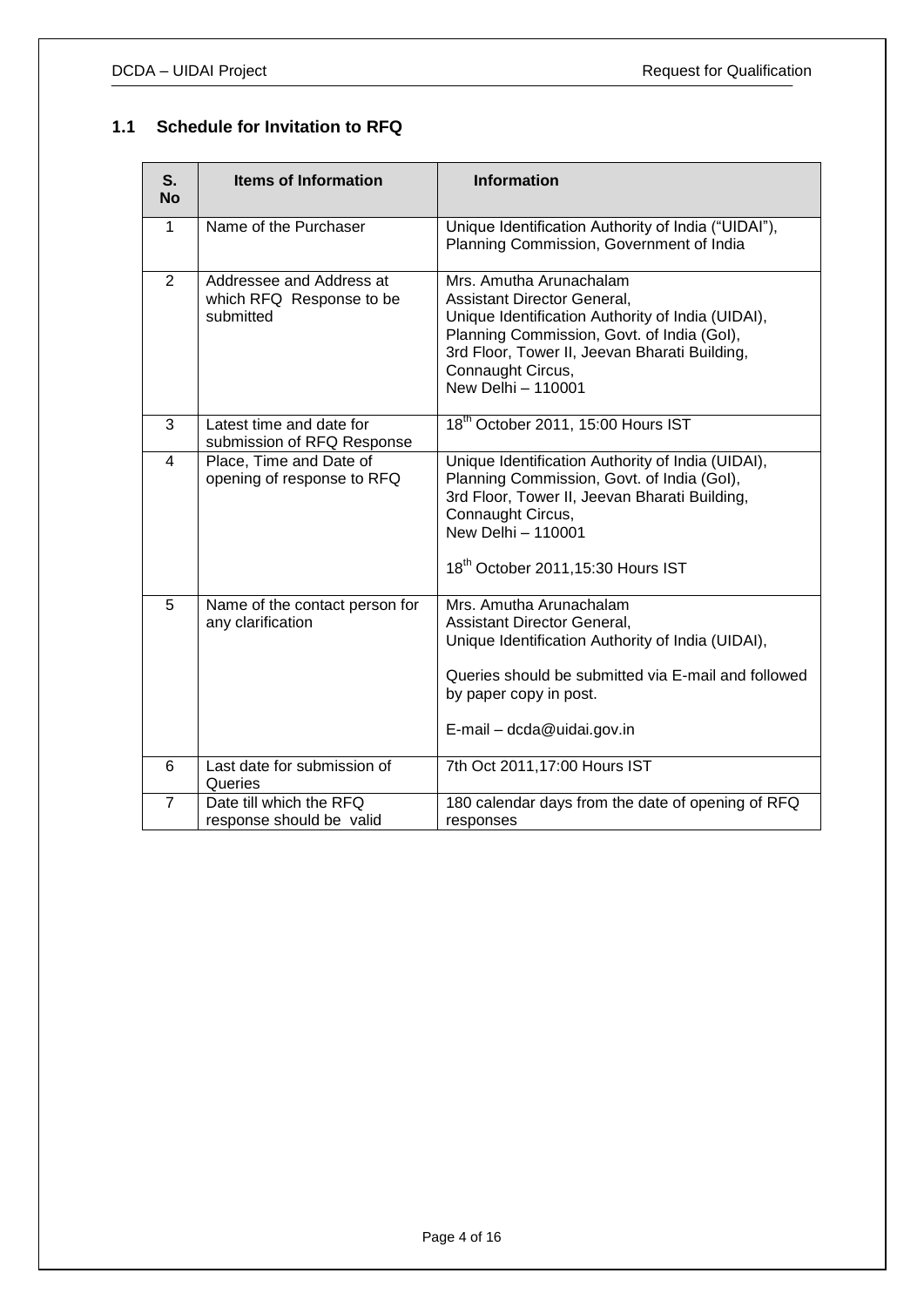### <span id="page-4-0"></span>**2 Introduction**

### <span id="page-4-1"></span>**2.1 About the Unique Identification Authority of India**

The Unique Identification Authority of India ("UIDAI") was established in February, 2009 as an office attached to the Planning Commission, Government of India. The purpose of the UIDAI is to issue a unique identification number ("UID") to all Indian residents that is robust enough to eliminate duplicate identities, and which can be used to verify resident identity in subsequent encounters in an easy, cost effective way.

### <span id="page-4-2"></span>**2.2 Concept and overview of Unique ID**

The Government of India (GoI) intends to provide a Unique Identification Number ("UID") to every resident of India which will serve as a universal proof of identity allowing residents to establish their credentials anywhere in India. The Unique ID shall be assigned on the basis of uniqueness of a resident"s biometrics. At present, it is proposed to capture Fingerprints and Iris related biometrics of every resident and these are to be used for the dual purposes of:

- a. 1:N biometric identification and
- b. Biometric verification

### <span id="page-4-3"></span>**2.3 The Central ID Data Repository**

To manage the issuance of UID and provide identity verification services, the UIDAI intends to create and manage a Central ID Data Repository ("CIDR"), which will issue UID numbers, update resident information, and authenticate the identity of residents as required.

### <span id="page-4-4"></span>**2.4 Approach to issuance of UID**

The UIDAI will start issuing Unique ID based on a partnership model. UIDAI will partner with Central and State Government departments and Public Sector agencies who will act as "Registrars" for UIDAI. Registrars will process UID applications and the demographic and biographic data shall be captured and transmitted to the CIDR. Based on the data received, the CIDR shall perform de-duplication based on the resident"s biometrics and generate UID numbers.

### <span id="page-4-5"></span>**2.5 UIDAI Service Delivery Framework**

- (i) Serving the resident is the primary objective of the Aadhaar program. Both Government agencies as well as private sector will rely on the quality of services provided by Aadhaar to serve their customers in turn which are the Residents. From Resident"s perspective, the key goals and objectives of UIDAI are:
- a) Delivery of good quality services and
- b) Guaranteed service delivery.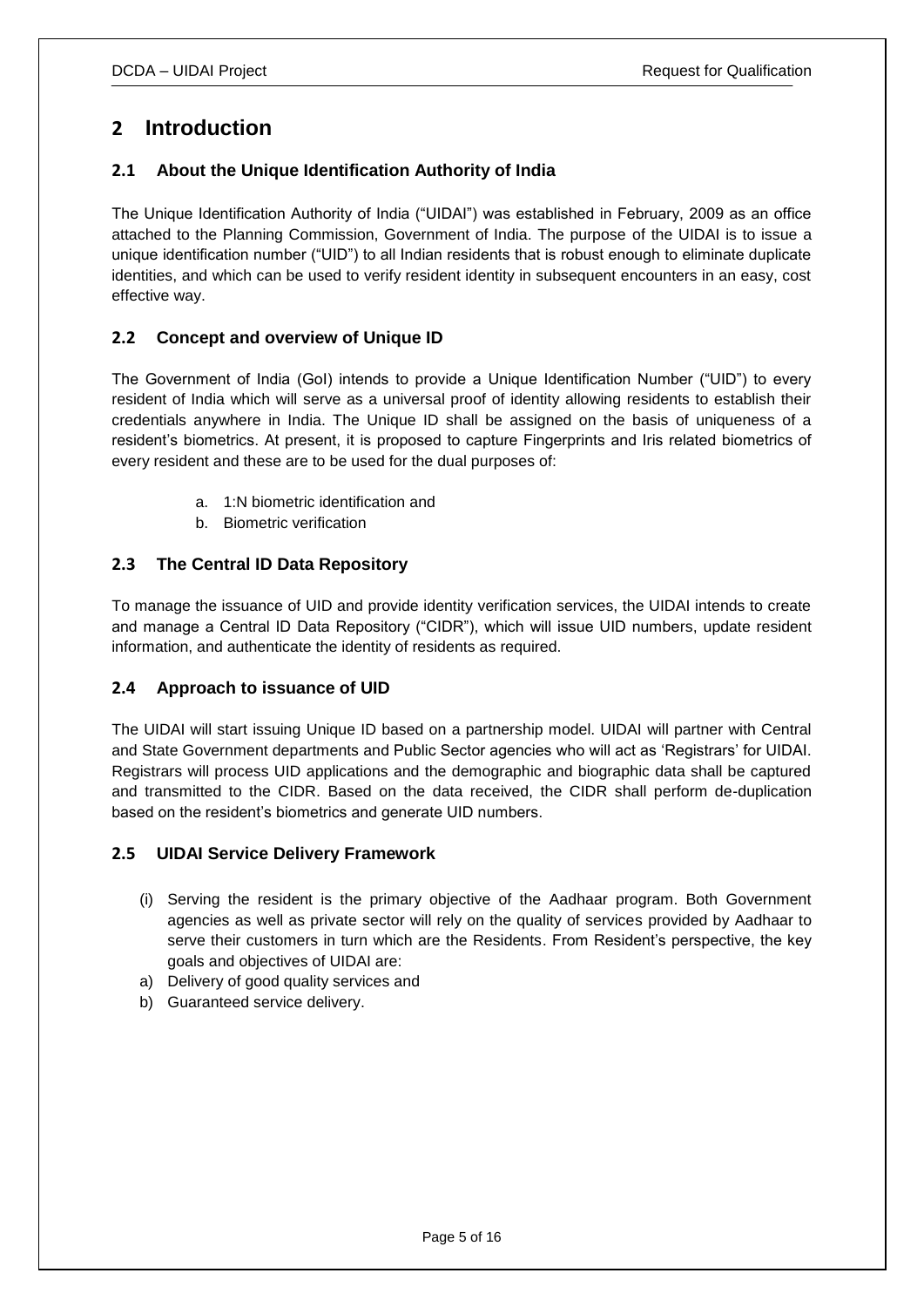

**Figure 1 : UIDAI Service Delivery Framework**

### <span id="page-5-0"></span>**2.6 Structure of UID technology Solution**



 **Figure 2 : Overview of UID Technology Solution**

- (i) **The UID Technology Solution** encompasses all application software, system software, infrastructure (including IT systems, Private Cloud of Data Centres). It also encompasses all the processes required to architect, design, develop, release, deploy and manage the solution and manage the cloud & data centre operations.
- (ii) **The UID Software system** consists of the enrolment client application, enrolment and authentication server applications, and AADHAAR Unified portal, Business Intelligence Module, Fraud Detection Module and the entire supporting software platform.
- (iii) **The CIDR** refers to the infrastructure including NOC, Cloud of Data Centres, Network, Servers and Storage, for production, staging and testing.
- (iv) **The Software lifecycle services** refer to the entire lifecycle processes required to collect requirements, prototype, architect, design, develop, test and release various software components as part of the overall UID Software system
- (v) **The Release management** process ties the UID Software system and the CIDR through rigorous release and rollout of the software into various environments such as staging and production
- (vi) **The CIDR operations** refers to the managed services required to operate the cloud of data centres and associated infrastructure (Network, Servers, Storage, Power, and HVAC).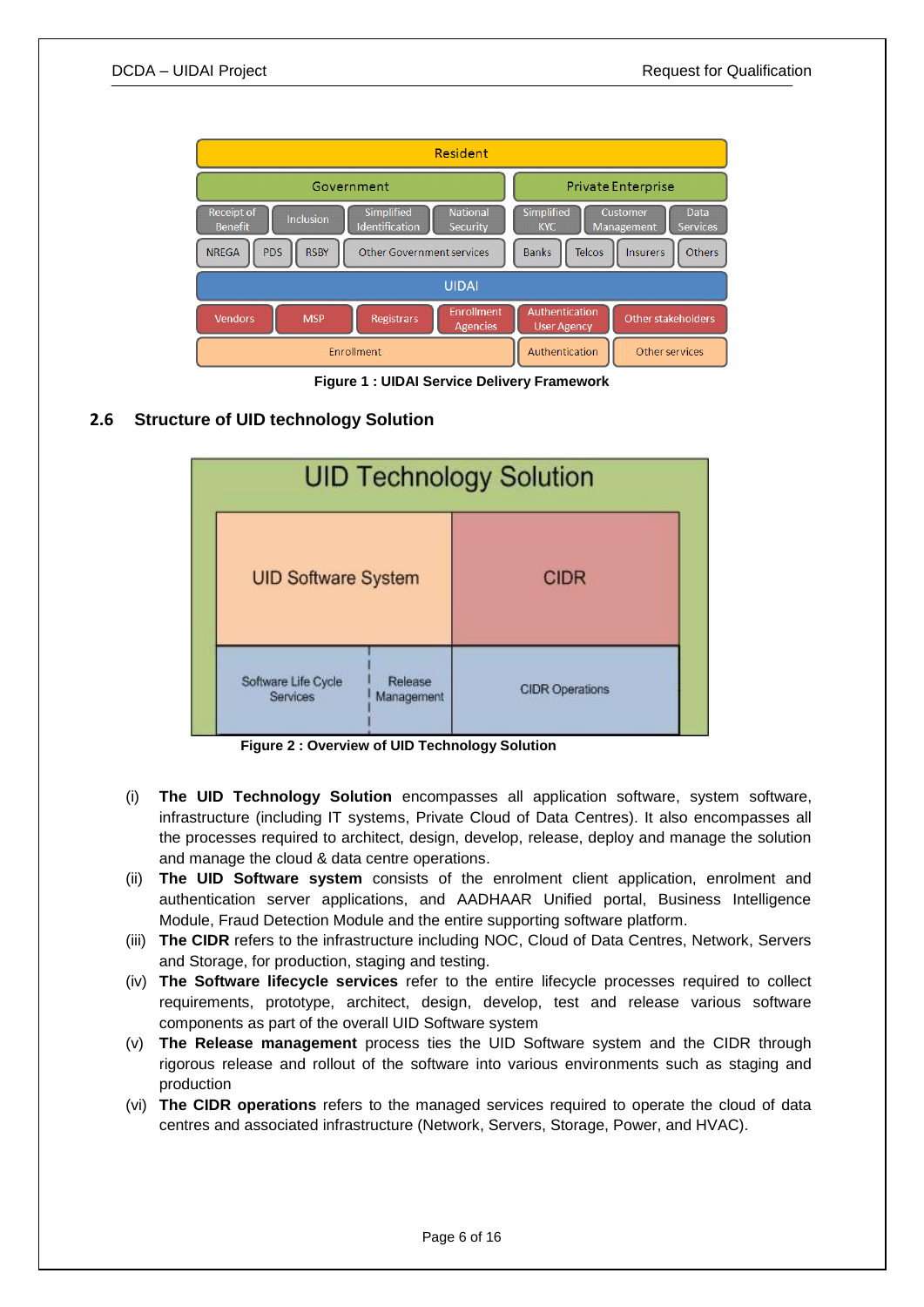### <span id="page-6-0"></span>**2.7 System Component**

Referring to [Figure 3,](#page-6-1) there are mainly three parts,

- (i) UID Technology Solution(UID-TS) comprising
	- a) UID Software System
	- b) CIDR
- (ii) Partner Systems interacting with the UID-TS for such as
	- a) Registrar System
	- b) Contact Centre System
	- c) Logistics System
	- d) Authentication User Agencies
- (iii) UID Stakeholder Ecosystem comprising
	- a) Registrar Management
	- b) Enrolment Agency Empanelment
	- c) Training Agency Empanelment
	- d) Device Certification
	- e) Testing and Certification Agency
- The software system has the following components
- (i) Core UID Application consisting of
	- a) Enrolment Application
		- b) Authentication Application
- (ii) Biometric System for de-duplication
- (iii) Supporting Applications such as
	- a) Administration
	- b) Analytics and Reporting or Business Intelligence
	- c) Fraud Management
	- d) Portals for Partners and Public
	- e) Customer Relationship Management (CRM) for Contact Centre Interface
	- f) Logistics Interface Application
- (iv) Other Applications such as
	- a) Hosted Client /User/3rd party applications (e.g. PDS, NREGA, …)
	- b) Document Management



<span id="page-6-1"></span>**Figure 3 : UID System Overview**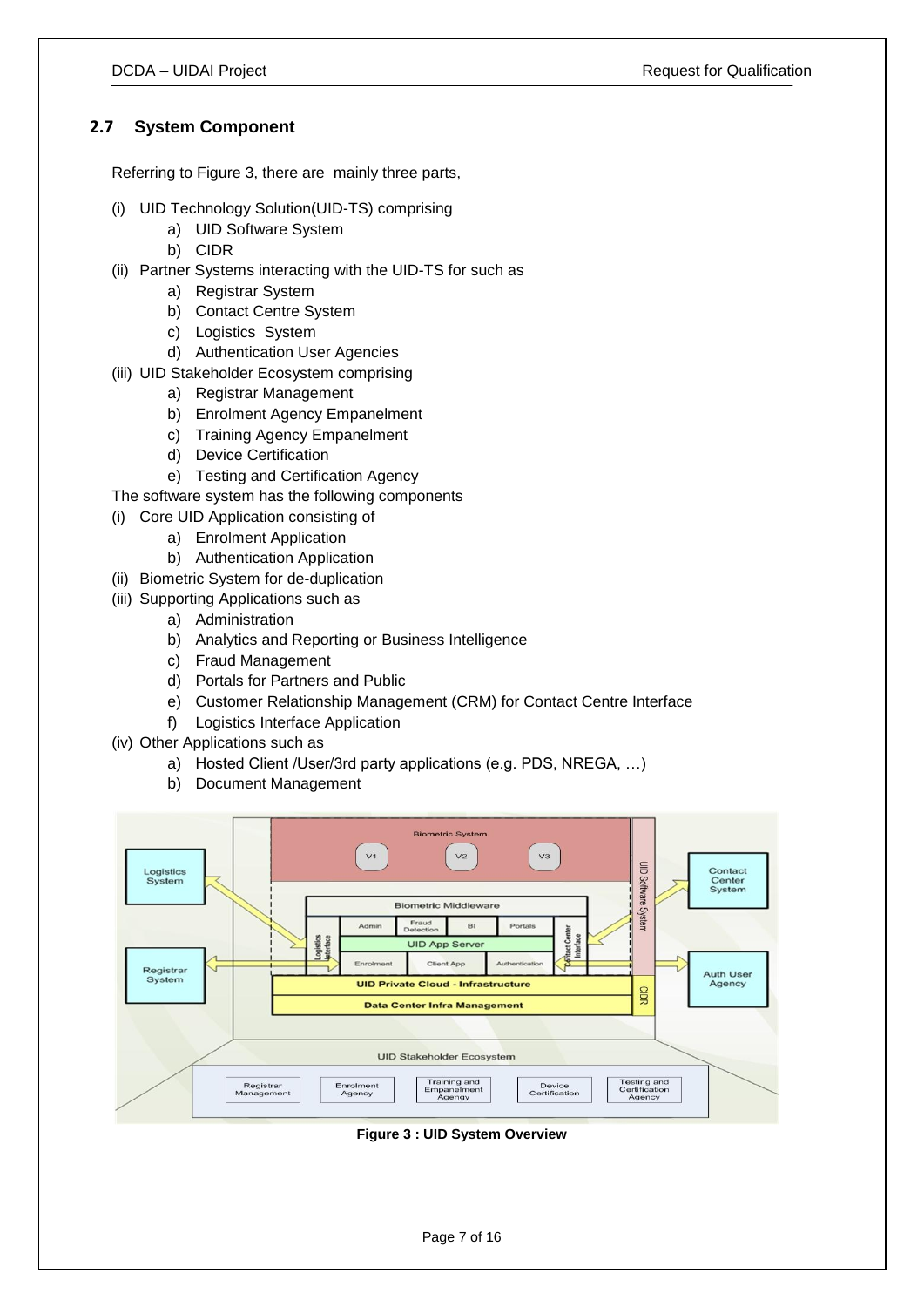### <span id="page-7-0"></span>**3 Project Overview**

The Director General, UIDAI is inviting RFQ response from eligible bidders (hereafter called as Data Centre Development Agency "DCDA") to develop its own, enterprise class, state of art, energy efficient, captive green data centre catering to minimum Tier -III guidelines issued by Uptime Institute. At present, UIDAI plans to develop its Data Centers in both Bangalore and Delhi/NCR Region. The scope of work for DCDA will be for total two Data Centers and one Data Center each in Bangalore and Delhi/NCR Region.

As a part of the plan to develop its captive data centre, UIDAI has sought professional services of M/s Engineers India Limited (A Govt. of India Enterprise) to provide the Building civil construction services for the UIDAI Data Centre Project.

While the building design work is in progress, the prospective DCDA is required to closely work with EIL and its contractors/ agencies towards Data Centre design. Once the building construction is in the final stage, the DCDA would have to undertake the development of Data Centre till its commissioning in compliance with the quality, schedules and timelines.

DCDA shall perform the site preparation, procurement, installation, maintenance and operation of the Data Centre on a Design, Build & Operate basis for a minimal contractual period of five years after certification and final acceptance.

DCDA is expected to technically size the Data Centre requirements, recommend the right equipment for installation as per its proposed design of the Data Centre, install, commission and maintain the Data Centre to the satisfaction of UIDAI.

#### <span id="page-7-1"></span>**3.1 Data Centre Transition Plan**

- (i) UIDAI has appointed data centre service providers ("DCSP") to provide collocated hosting service in Delhi/NCR & Bangalore and DC White space is 2,000 sq. feet approx. in both location.
- (ii) Also UIDAI is planning to have additional DC collocated hosting space at Delhi/NCR Region and Bangalore Region in calendar year 2012 (Q1)
- (iii) As a part of this RFQ, UIDAI will build its own Captive Data Centre in Delhi/NCR and Bangalore Region which is expected to be operational by calendar year 2014(Q1). Captive Data Centre will be designed, implemented and operated by Data Center Development Agency (DCDA) in both Delhi/NCR and Bangalore region..
- (iv) Based on the indicative transition plan provided in figure-4 (DC Transition Plan). Data Centre Transition and migration from one DC to another may happen twice as per following plan:
	- a) Transition-1 , from 2K sq ft DCSP facility to new DCSP facility for both location in Delhi/NCR and Bangalore region.
	- b) Transition-2, from new DCSP facility to UIDAI's own captive Data Centre for both location in Delhi/NCR Region and Bangalore Region which.
- (v) Migration ,transition and operations of IT infrastructure will be performed by Managed Service Provider (MSP).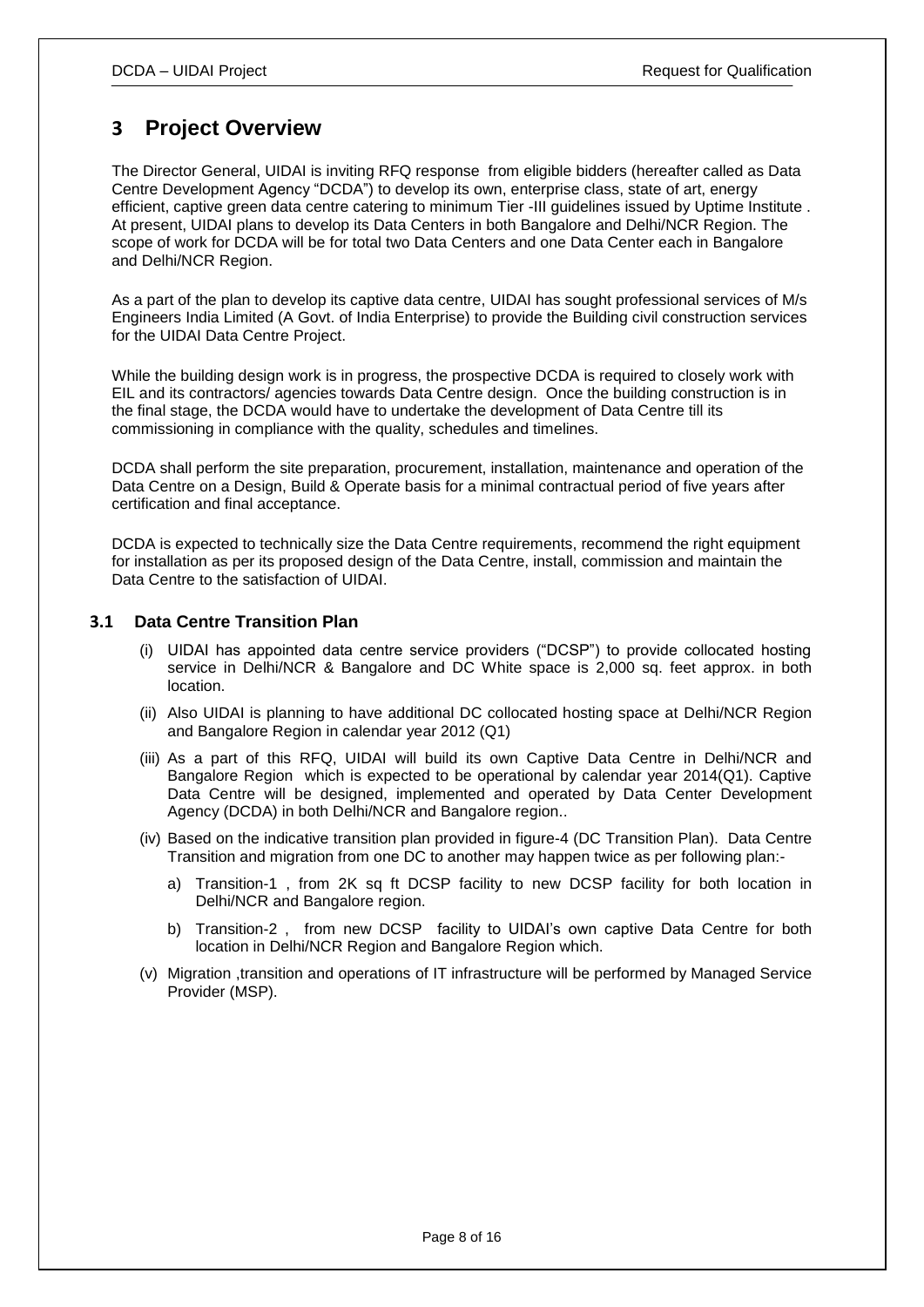

Figure-4 DC Transition Plan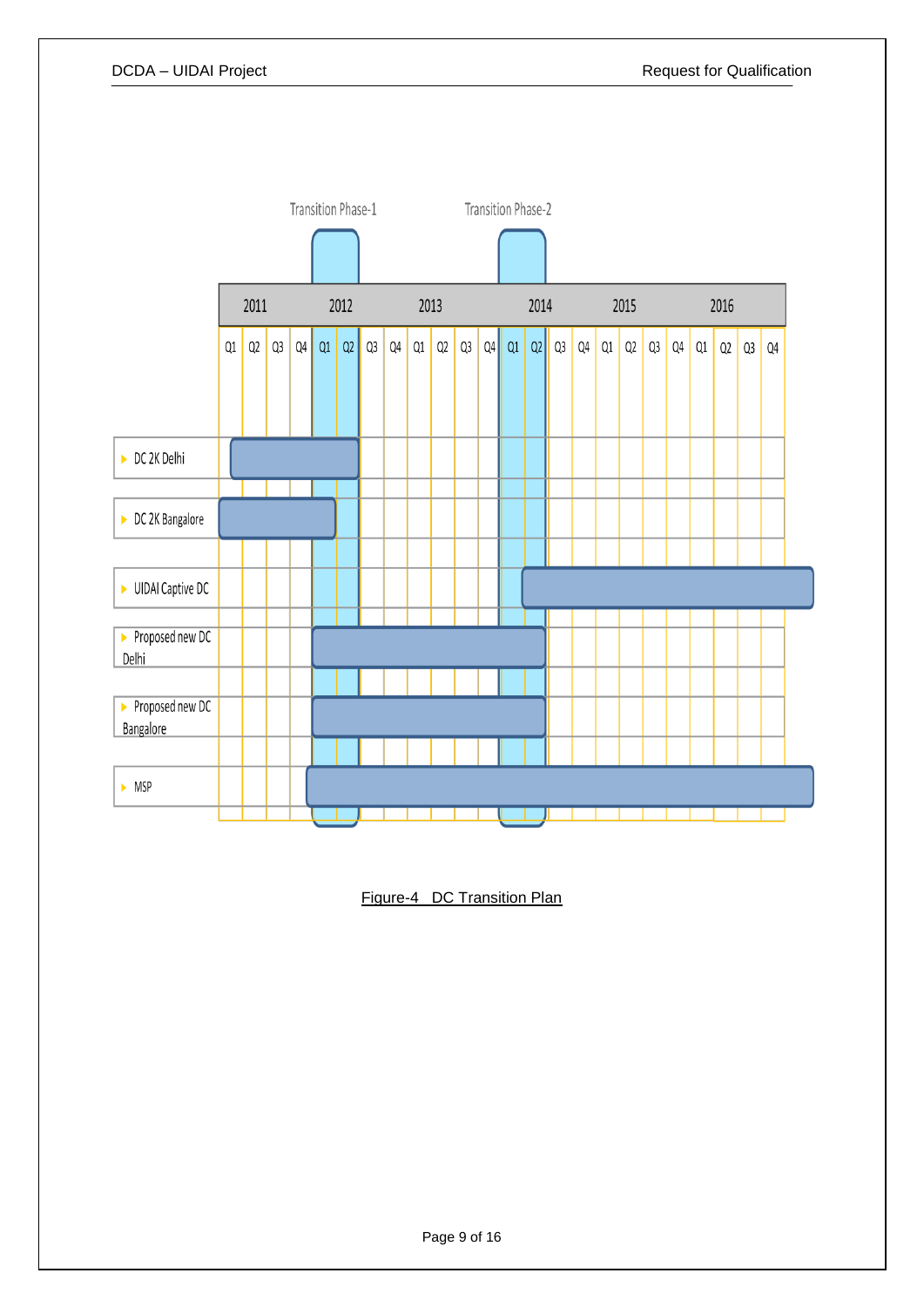### <span id="page-9-0"></span>**4 Scope of Work**

The Scope of Work listed below is representative but not exhaustive and includes the functional components that have to be addressed by the selected Respondent:

The Data Center floor area (white space + support area) will be approx. 21,000 Sq Feet at each location with the consumed IT load of approx. 2500 kW at each location.

- (i) Design, supply and implementation of data centre physical infrastructure components such as civil & Interior, electrical, LAN, management -safety & security system and air-conditioning work and other related components.
- (ii) Deployment of energy efficient physical infrastructure solutions and systems to build minimum Tier-III, green data center and achieve the optimized targeted PUE.
- (iii) Five years on-site maintenance of all the equipments and their components supplied in setting up the data center physical infrastructure.
- (iv) Onsite support for data centre infrastructure operations on 24\*7\*365 basis by qualified engineers/ personnel for a period of five years to ensure at least 99.982% uptime on a monthly basis.

#### <span id="page-9-1"></span>**4.1 Work/Sub Work Package**

DCDA shall design, implement, operate & maintain the complete data center physical infrastructure and its support facility for following Work Packages/Sub-Packages,

| Sr.<br>No.     | <b>Work/Sub-Work Package Component Description</b> |  |
|----------------|----------------------------------------------------|--|
| 1              | <b>Electrical System Work Package</b>              |  |
| a              | HT System                                          |  |
| b              | <b>HT Transformer</b>                              |  |
| c              | DG System                                          |  |
| d              | Electrical power distribution                      |  |
| e              | <b>UPS System</b>                                  |  |
| f              | <b>BUS-Bar Trunking</b>                            |  |
| g              | Miscellaneous equipments                           |  |
| $\overline{2}$ | <b>HVAC system work package</b>                    |  |
| a              | <b>Chiller System</b>                              |  |
| b              | Computer Room Precision Air conditioner            |  |
| c              | <b>Comfort Air-Conditioning</b>                    |  |
| d              | Ventilation exhaust system                         |  |
| e              | Miscellaneous equipments                           |  |
| 3              | Networking - LAN work package                      |  |
| a              | <b>Fiber Ports</b>                                 |  |
| b              | <b>Copper Ports</b>                                |  |
| C              | Miscellaneous                                      |  |
| 4              | Management System - Safety & Security work package |  |
| a              | <b>Safety Systems</b>                              |  |
| a.1            | Analog Addressable Fire Alarm System               |  |
| a.2            | <b>Hand Held Extinguishers</b>                     |  |
| a.3            | Aspirating Smoke Detection System (VESDA)          |  |
| a.4            | <b>Public Address System</b>                       |  |
| a.5            | Gas based fire suppression system                  |  |
| a.6            | Burglar and Intrusion Alarm System                 |  |
| b              | <b>Security Systems</b>                            |  |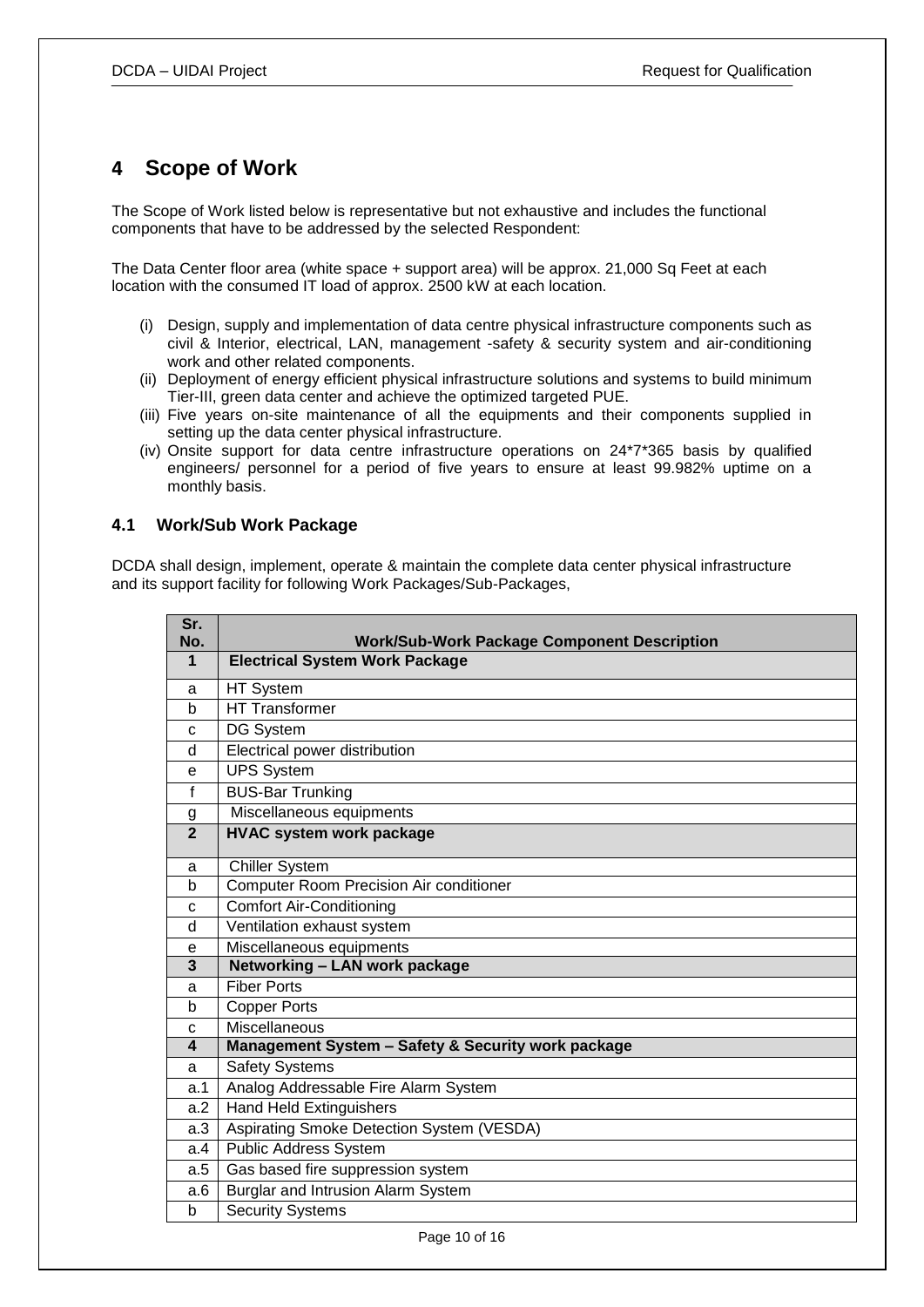| Sr. |                                                    |  |
|-----|----------------------------------------------------|--|
| No. | <b>Work/Sub-Work Package Component Description</b> |  |
| b.1 | Smart Card based Access Control System             |  |
| b.2 | <b>CCTV Surveillance system</b>                    |  |
| b.3 | <b>Water Leak Detection</b>                        |  |
| b.4 | Rodent Repellent                                   |  |
| C   | Intelligent Building Management System             |  |
| d   | Data Centre Information Infrastructure Management  |  |
| e   | Help Desk Support System                           |  |
|     | <b>Miscellaneous</b>                               |  |
| 5   | <b>Civil &amp; Interior Work Package</b>           |  |
| 6   | <b>Other Miscellaneous Component</b>               |  |

### <span id="page-10-0"></span>**4.2 Estimated Project Plan**

The project is divided in three phases as per following:-

- (i) Phase-1 (Design and approval)
- (ii) Phase-2 (Implementation)
- (iii) Phase-3 (O&M)

The table below illustrates the time schedule for complete project life cycle

| Sr.<br><b>No</b>            | <b>Activity Description</b>                                                                               | <b>Phase</b><br><b>Wise</b><br><b>Duration</b> | <b>Estimated Total</b><br><b>Duration</b><br>(Indicative) |
|-----------------------------|-----------------------------------------------------------------------------------------------------------|------------------------------------------------|-----------------------------------------------------------|
| 1                           | Project Kick Off                                                                                          |                                                | $T + 0$ Day                                               |
| $\mathbf{2}$                | <b>Design Phase</b>                                                                                       | 4 Month                                        |                                                           |
| a                           | Design and Engineering Drawings<br>Submission                                                             |                                                | T+ 2 Month                                                |
| b                           | Design and Engineering Drawings<br>Review and Approval                                                    |                                                | T+ 3 Month                                                |
| C                           | Tier-3 Certification for Design                                                                           |                                                | T+ 4 Month                                                |
| 3                           | Implementation                                                                                            | 8 Month                                        |                                                           |
| a                           | Design, Engineering, Construction<br>Drawings                                                             |                                                | T+21 Months                                               |
| b                           | Material Ordering & Pre-Dispatch<br>Inspection                                                            |                                                | T+23 Months                                               |
| C                           | Material Delivery (DC Floor readiness by<br>Building construction company)                                |                                                | T+24 Months                                               |
| d                           | Installation and Commissioning                                                                            |                                                | T+28 Months                                               |
| е                           | <b>Integrated System Acceptance Test</b><br>(ISAT), Tier III Certification, Handover<br>and Documentation |                                                | T+29 Months                                               |
| 4                           | <b>Performance Sustenance</b>                                                                             | 1 Month                                        |                                                           |
| a                           | Performance Sustenance period                                                                             |                                                | T+30 Months                                               |
| 5                           | <b>Operation and Maintenance</b>                                                                          | 5 year<br>(20 Qtrs)                            | T+30 Month + Five<br>Year                                 |
| Contract Sign Date-T        |                                                                                                           |                                                |                                                           |
| One Month- 30 Calendar Days |                                                                                                           |                                                |                                                           |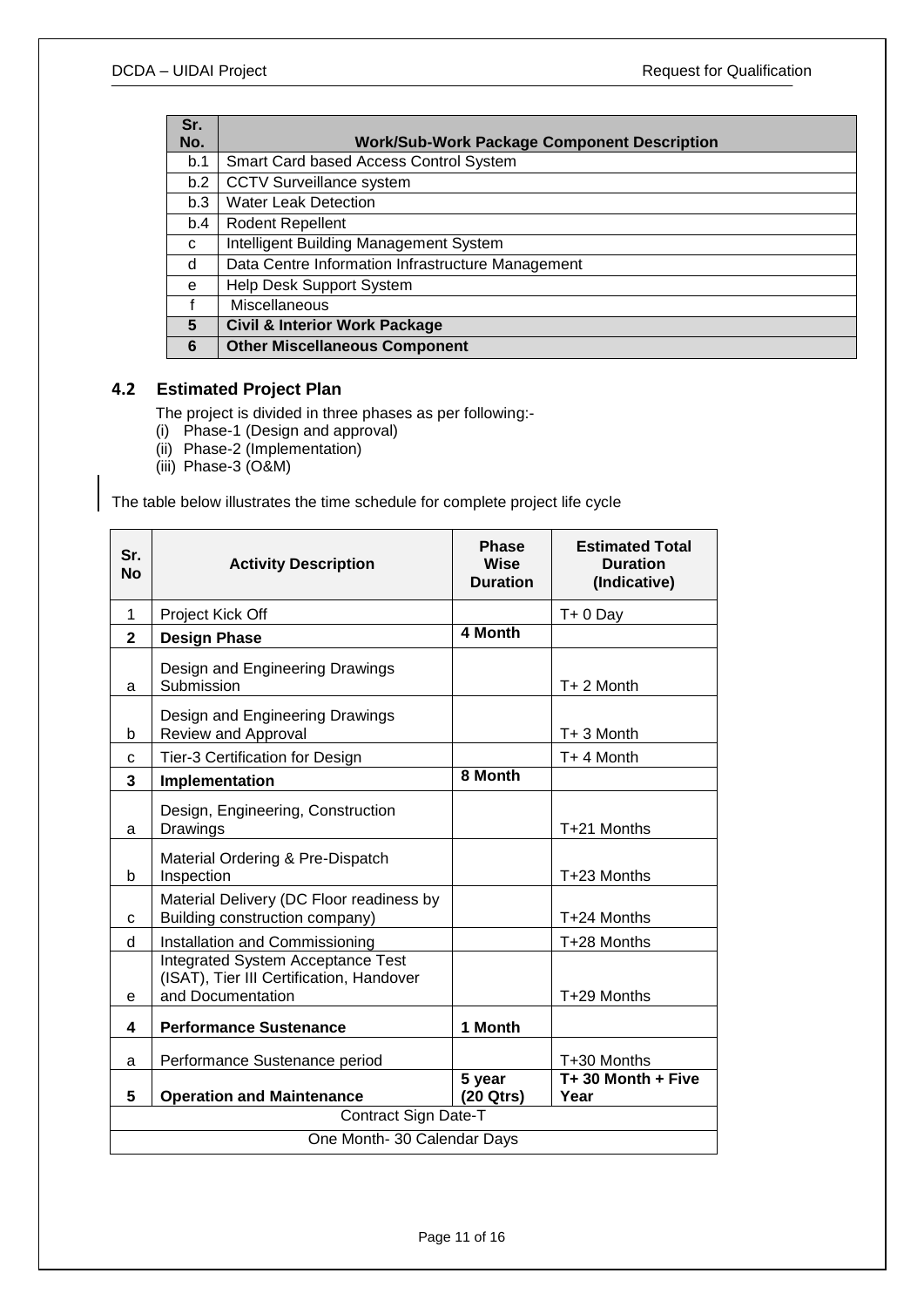## <span id="page-11-0"></span>**5 Details of Tender**

### <span id="page-11-1"></span>**5.1 Tender Methodology**

The tender methodology proposed to be adopted will be in two stages, comprising of Request for Qualification in the first stage. The second stage of tendering process will comprise of inviting technocommercial bids by issuance of Request for Proposal (RFP) to RFQ respondents, shortlisted on the basis of pre-qualification criteria mentioned under "Clause 5.3 Pre-Qualification Criteria". The RFQ process also envisages conducting of presentations and sharing the required technical expertise and experience with customers.

### <span id="page-11-2"></span>**5.2 Earnest Money Deposit (EMD)**

An EMD of Rs. 2,500,000 (Rupees Twenty Five Lakh only), in the form of a bank guarantee issued by a Nationalized / Scheduled Bank and valid for 60 days beyond the validity period of the RFQ, in the pro-forma provided as Annexure-III (EMD Form), should be submitted along with the RFQ response. The EMD of the unsuccessful respondents would be returned within one month of issuing of RFP to successful respondents. In the case of successful respondents however, the bank guarantee would remain in force till RFP evaluation process is complete. Accordingly, the successful respondents may have to extend the EMD, if required, till such time.

### <span id="page-11-3"></span>**5.3 Pre-Qualification Criteria**

The RFQ response envelopes of only those Respondents, whose EMD and RFQ document fees are in order, shall be opened. The RFQ response bids will then be evaluated and shortlisted on the basis of prequalification criteria. The bidders should clearly indicate, giving explicit documentary evidence with respect to each criterion, in absence of which, the response would be rejected summarily at the pre-qualification stage.

### <span id="page-11-4"></span>**5.3.1 Data Center Physical Infrastructure Services**

Data Center Physical Infrastructure services, here-in after termed "Services", shall include Design, Supply, Build, Operations, Maintenance, System integration in the field of Electrical systems, UPS Systems, DG Sets, Computer Room Precision Air-Conditioners, Building Management System, Safety & Security System, Civil & Interior works and related services.

The respondents will be pre-qualified on the basis of following prequalification criteria:

| Sr.<br>No. | <b>Description</b>                                                                                                                                                                          | <b>Proof</b>                                                                                                                                      |
|------------|---------------------------------------------------------------------------------------------------------------------------------------------------------------------------------------------|---------------------------------------------------------------------------------------------------------------------------------------------------|
| 1          | The Bidder shall be a Company registered in India under<br>the Companies Act, 1956 and should be in business for<br>three years ending 31/03/2011.                                          | Copy of the Certificate of<br>incorporation and amendment if<br>any thereof                                                                       |
| 2          | The Bidder should be in business for a minimum<br>duration of three years with a minimum annual turnover<br>of Rs.800 Crore in each of the last three financial years<br>ending 31/03/2011. | Audited Financial results/<br>Balance sheet copy for last<br>three years                                                                          |
| 3          | The Bidder should have experience of undertaking<br>Physical<br>Solutions for Data<br>Turnkey<br>Center<br>Infrastructure Services, as defined in clause 5.3.1.                             | Copy of work<br>order/contract/purchase order<br>demonstrating that the bidder<br>has implemented Data Center<br>Physical Infrastructure services |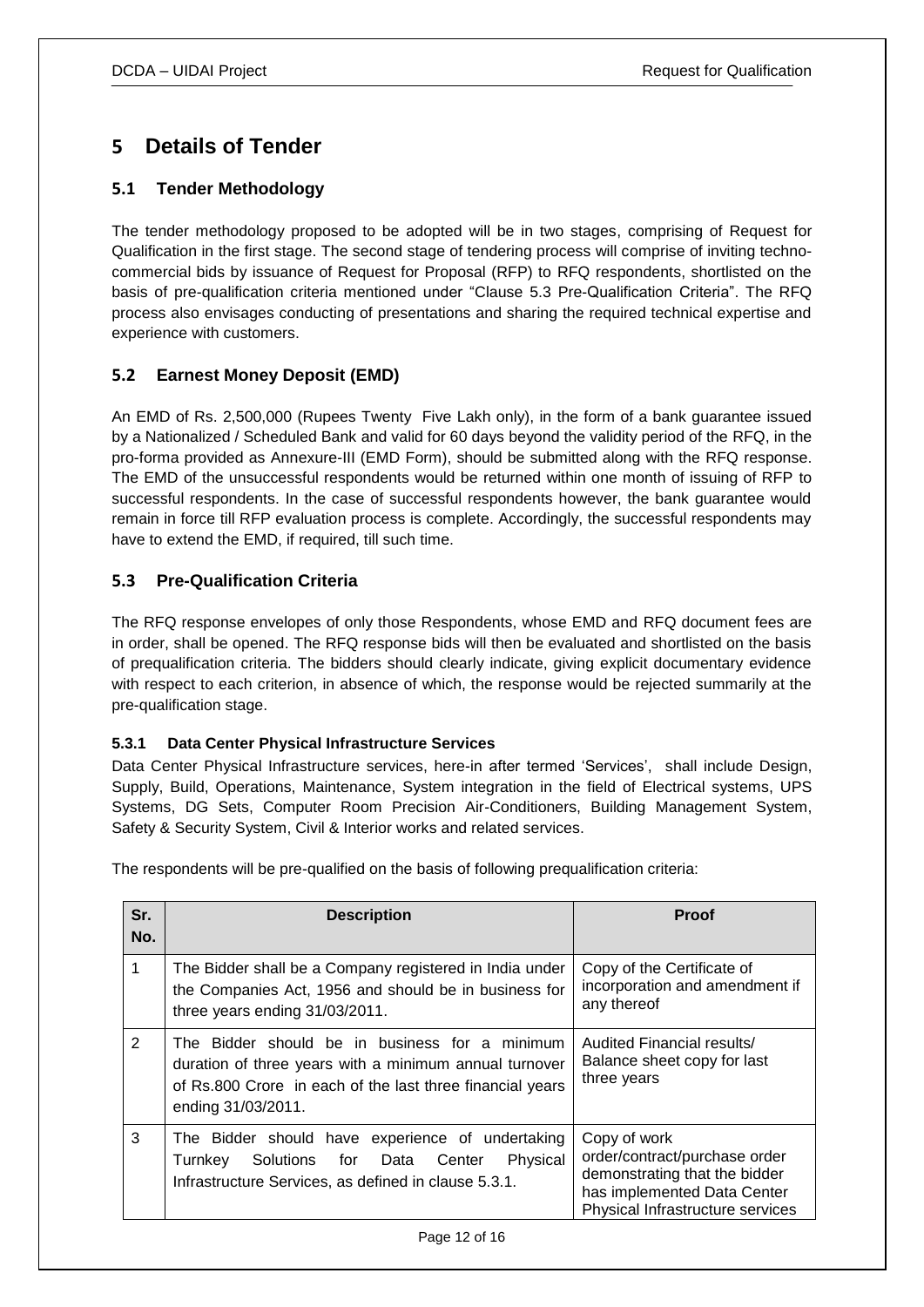| Sr.<br>No.              | <b>Description</b>                                                                                                                                                                                                                                                                                                                                                                                                                                                                                                                                                                                                                                                                            | Proof                                                                                                                                                                                                                         |
|-------------------------|-----------------------------------------------------------------------------------------------------------------------------------------------------------------------------------------------------------------------------------------------------------------------------------------------------------------------------------------------------------------------------------------------------------------------------------------------------------------------------------------------------------------------------------------------------------------------------------------------------------------------------------------------------------------------------------------------|-------------------------------------------------------------------------------------------------------------------------------------------------------------------------------------------------------------------------------|
|                         |                                                                                                                                                                                                                                                                                                                                                                                                                                                                                                                                                                                                                                                                                               | as a Turnkey Solution                                                                                                                                                                                                         |
| $\overline{\mathbf{4}}$ | The Bidder should be ISO 27001:2005 certified or with<br>equivalent<br>certification<br>Quality<br>for<br>Management<br>Standards or certified by BSI/ DNV/ BVQI or similar<br>Institution                                                                                                                                                                                                                                                                                                                                                                                                                                                                                                    | Copy of relevant certification<br>with validity                                                                                                                                                                               |
| 5                       | The Bidder should have technical strength of 500<br>permanent employees on-rolls, including 15 employees<br>who are certified for PMP/ Prince2, CDCP/ CDCS, ISO<br>27001/ITIL; with numbers in each category.                                                                                                                                                                                                                                                                                                                                                                                                                                                                                 | • Certification from MD/CEO for<br>the people on roll (excluding<br>contractors/ outsourced/ daily<br>wage staff)<br>• Copy of Certificates in respect<br>of 15 employees                                                     |
| 6                       | The Bidder should have implemented at least two Data<br>Center projects, each of 5,000 sq. feet or above (White<br>space i.e. Space for IT Racks, Power Distribution Units,<br>Computer Room Precision Air-Conditioner) involving<br>Design & Turnkey Implementation of Data Centre<br>Physical Infrastructure Services for their customers<br>during the last three financial years ending 31/03/2011                                                                                                                                                                                                                                                                                        | • Copy of work<br>order/contract/purchase order<br>and work completion<br>certificate issued by the<br>Customer<br>• Copy of approved As-Built DC<br>Layout drawings with<br>indicating details of Data<br>Center White space |
| $\overline{7}$          | The Bidder should have experience of handling<br>comprehensive on-site operations and maintenance of<br>Data Center Physical Infrastructure Services for their<br>customer for at least one Data Center of 5,000 sq. ft. or<br>above (White space i.e. space for IT Racks, Power<br>Distribution Units, Computer Room Air-Conditioner) for a<br>continuous period of one year during the last three<br>financial years ending 31/03/2011 and whose services<br>have not been terminated prematurely before completion<br>of the contract. The referenced Data Center could also<br>be any one of the Data Center provided as a reference<br>for meeting the reference criteria as in Sr.No.6. | • Copy of work<br>order/contract/purchase order<br>and work completion<br>certificate issued by the<br>Customer<br>• Copy of approved As-Built DC<br>Layout drawings with<br>indicating details of Data<br>Center White space |

### <span id="page-12-0"></span>**5.4 Evaluation of RFQ Responses**

- (i) The evaluation of RFQ Responses and short listing of respondents shall be paper-based and on the basis of technical presentations to UIDAI
- (ii) UIDAI can at its sole discretion short list or reject any of the RFQ responses without assigning any reason whatsoever.
- (iii) For documents to be submitted for pre qualification, refer to "Clause 6 ,Annexure " and "Clause 5.3 Pre-Qualification Criteria".

### <span id="page-12-1"></span>**5.5 Submission of RFQ Responses**

The respondents are expected to submit the RFQ responses, before due date and time, covering all the required information in the Proformas wherever provided. Incomplete or late RFQ Responses are liable to be out rightly rejected.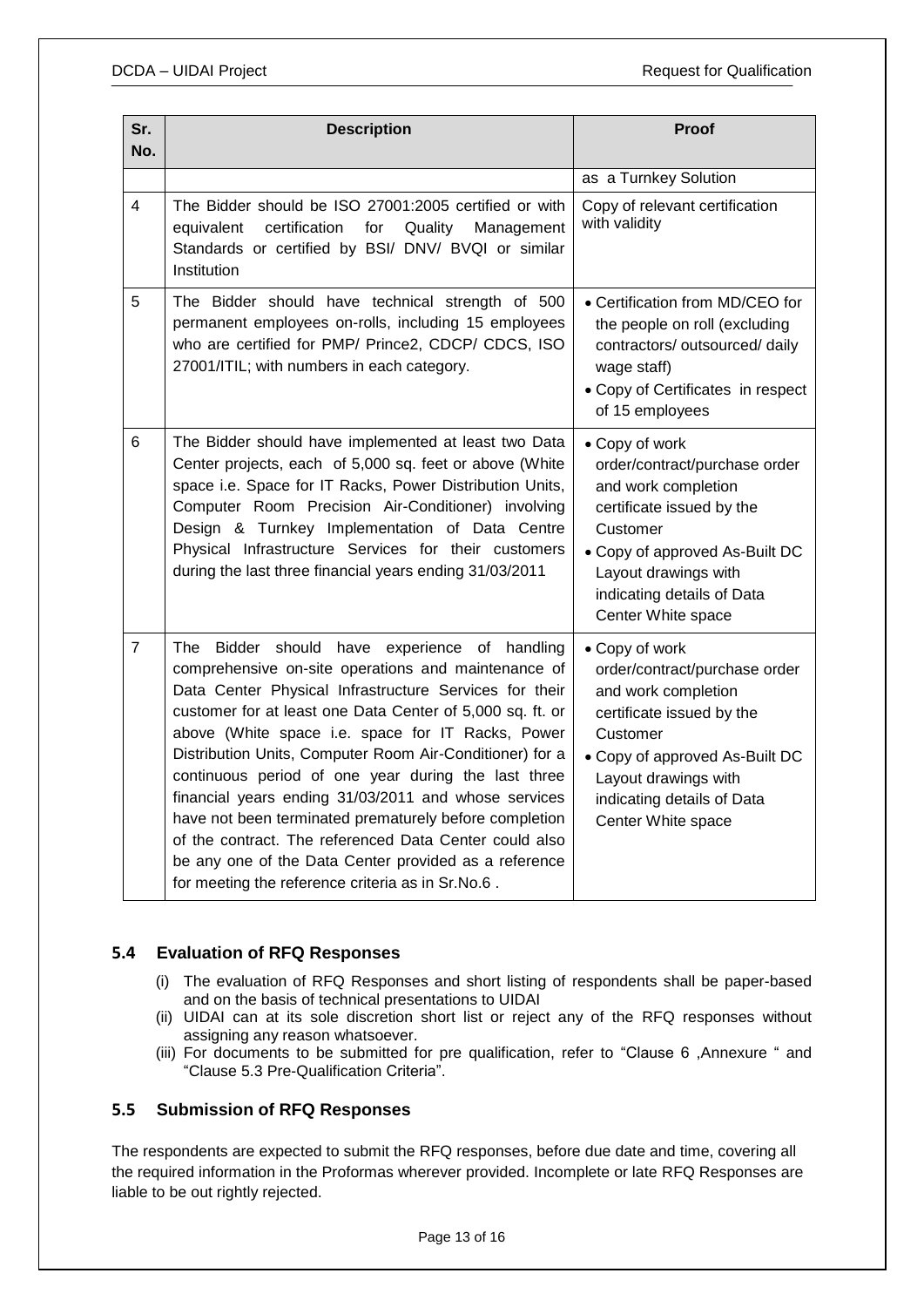The RFQ responses should be submitted in a sealed envelope super scribing "RFQ Response for Data Center Development Agency Selection" and the envelope should contain the following:

- (i) Two (2) hard copies of the RFQ Responses,
- (ii) Demand Draft towards RFQ Document Fee ,
- (iii) The EMD of requisite amount as stated under point 5.2.
- (iv) Two (2) soft copies in separate non-rewriteable CD-ROMs in MS Excel/Word format or any unlocked format

The Respondents must ensure that the documents/information furnished by them in the respective non-rewriteable CD-ROMs is identical to that submitted in the original paper RFQ Response document. In case of any discrepancy observed by the UIDAI in the contents of the non-rewriteable CD-ROMs and the original paper RFQ Response document, the documents/information furnished with original paper RFQ Response document shall prevail over the soft copy.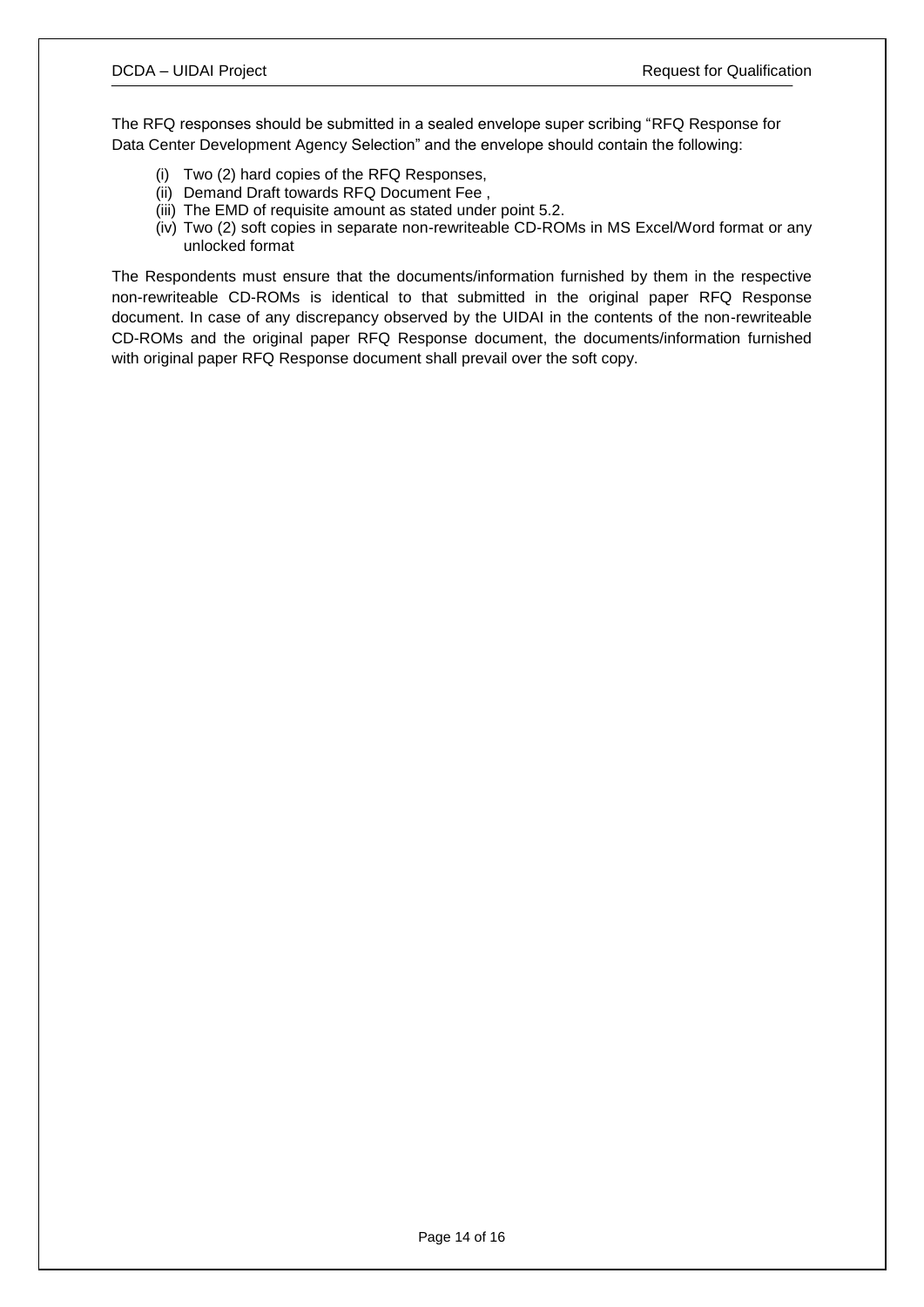### <span id="page-14-0"></span>**6 Annexure**

#### <span id="page-14-1"></span> **Annexure-I General Particulars to be provided by the Respondents**

The Respondent should provide the following particulars along with relevant supporting documentation:

(i) Full Name of the Respondent

- (ii) Mailing address in India
- (iii) Telephone and fax number
- (iv) E-mail address
- (v) Name and designation of the person authorized to make commitments to UIDAI
- (vi) Year of establishment and constitution of organization
- (vii) Description of business and business background
- (viii) The bidder should provide proof of pre-qualification criteria's as mentioned under "Clause 5.3 , Pre-eligibility criteria" above

#### <span id="page-14-2"></span>**Annexure-II Declaration (required on respondent's company letterhead)**

- (i) We confirm that we will abide by all the terms and conditions contained in the RFQ document.
- (ii) All the details mentioned above are true and correct and if UIDAI observes any misrepresentation of facts on any matter at any stage, UIDAI has the right to reject the proposal and disqualify us from the process.
- (iii) We hereby acknowledge and unconditionally accept that UIDAI can at its absolute discretion apply whatever criteria it deems appropriate, not just limiting to those criteria set out in the Request for Qualification and related documents, in short listing of Data Center Development Agency.
- (iv) We also acknowledge the information that this response of our Company for the UIDAI process of Request for Qualification is valid for a period of 180 calendar days for the shortlisting purpose.
- (v) We also confirm that we have noted the contents of the including various documents forming part of it and have ensured that there is no deviation in filing our offer in response to the tender. UIDAI will have the option to disqualify us in case of any such deviations.
- (vi) We understand that the EMD furnished by us may be forfeited:
	- a. if we withdraw our participation from the RFQ during the period of validity of RFQ document; or
	- b. in the case we do not participate in the subsequent Tender process after having been short listed;

**Place:**

Date: **Date:** Seal and Signature of the Respondent